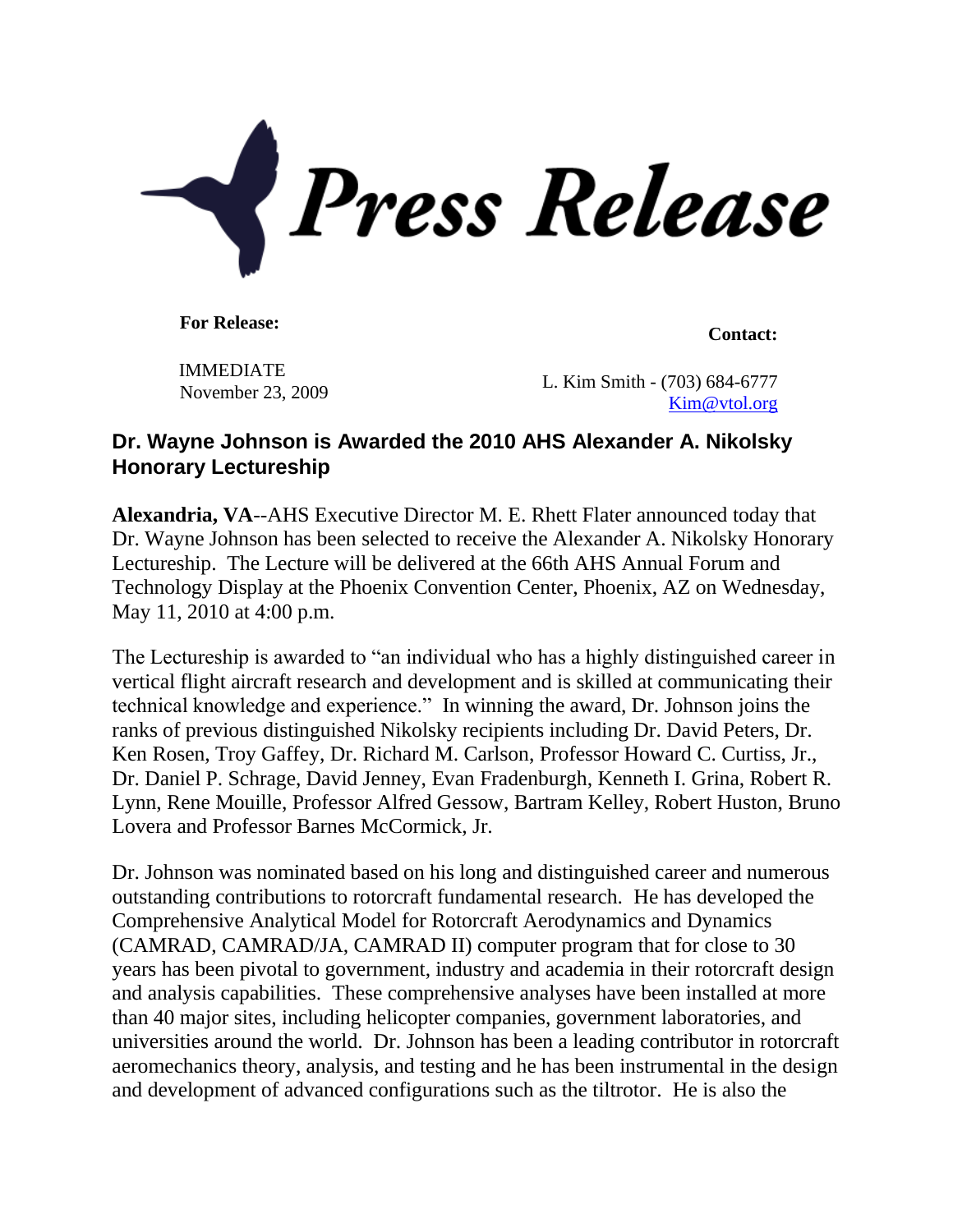author of the seminal 1128-page text book on helicopter engineering "Helicopter Theory." With both U.S. and foreign sales, this book has had four printings by Princeton University Press with the Dover edition published in 1994. This text has been the staple of countless senior year and graduate rotary wing aerospace engineering students at all major universities around the world. Recently, he also developed the design tool NASA Design and Analysis for Rotorcraft (NDARC).

Dr. Johnson is an internationally recognized expert on rotorcraft and is often called upon to support major national activities such as the DoD's Joint Heavy Lift, the Tiltrotor Aeromechanics Assessment for the U.S. Navy, the NASA Heavy-Lift Rotorcraft Systems Investigation, and DARPA's Helicopter Quieting Program.

Dr. Johnson has spent his entire career in rotorcraft research. After graduating with his ScD from MIT in 1970, he worked for the U.S. Army Aeromechanics Laboratory at NASA Ames Research Center and became a NASA supervisor in 1981. He conducted and supervised the execution of full-scale tests in the NASA Ames 40- by 80- Foot Wind Tunnel. In 1986, he launched Johnson Aeronautics where he continued to develop and apply rotorcraft comprehensive analyses. Since 1998 he has worked at the Aeromechanics Branch of NASA Ames Research Center. Dr. Johnson has published approximately 100 papers and reports on aerodynamics, aeroelasticity, dynamics, noise, control, handling qualities, and tiltrotors. His productivity is striking because he also includes time to mentor and collaborate with many other engineers. While he is still very much an active researcher in the field of rotorcraft, his extensive contributions have already had a significant, and permanent, influence on the worldwide rotorcraft community.

Dr. Johnson's many awards include: Commander's Award for Civilian Service, Aeromechanics Laboratory, U.S. Army; NASA Medal for Exceptional Engineering Achievement; in 1982 he was awarded the AHS Grover E. Bell Award; Arthur S. Flemming Award of 1984 from the District of Columbia Downtown Jaycees; the H. Julian Allen Award of NASA Ames Research Center; the AIAA Pendray Aerospace Literature Award; AIAA Fellow; AHS Technical Fellow; and the SAE Arch T. Colwell Merit Award.

Dr. Johnson's lecture will be honored at FORUM 66 with the presentation of a certificate and a medallion. His lecture is titled, "Milestones in Rotorcraft Aeromechanics." A written version of his lecture will be featured in an edition of the *Journal of the American Helicopter Society.*

AHS International – The Vertical Flight Society is a professional, technical society founded in 1943 that represents the interests of the worldwide vertical flight industry.